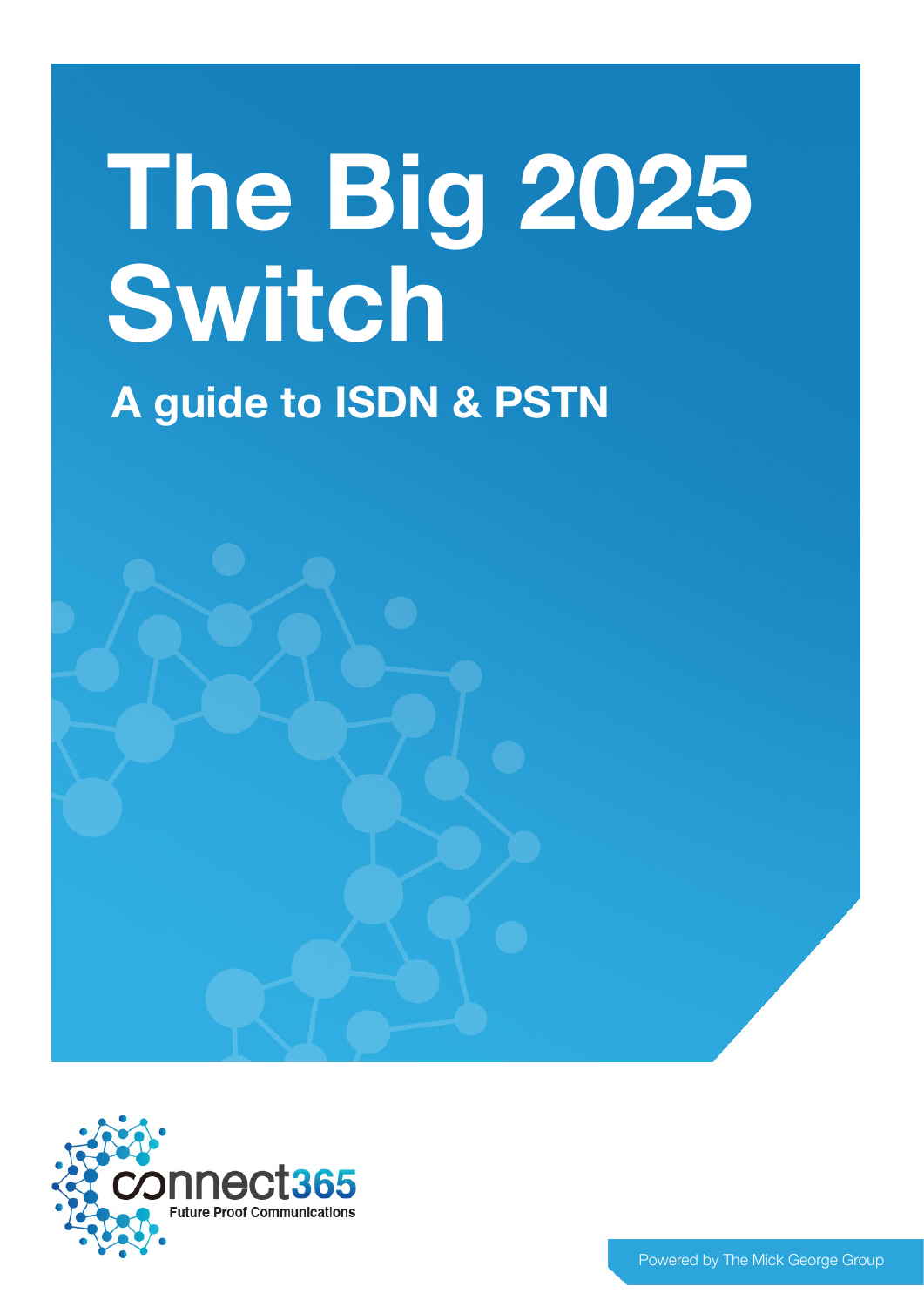## **WHAT'S OCCURRING?**

Openreach has announced it will be switching off its PSTN and ISDN networks in 2025 in favour of IP voice services, with a gradual phase-out of the older systems. At this point, Openreach will cease taking ISDN orders, and all businesses will be forced to find other IP-based options for their business telephony systems.

#### **Did you know?**

As of Sept 2023 you will no longer be able to install or add lines to existing ISDN or PSTN services.

#### WHAT IS **ISDN** AND **PSTN?**  $\overline{a}$  orders,  $\overline{a}$  is  $\overline{b}$  in  $\overline{b}$

Openreach has announced it will be switching

The Public Switched Telephone Network (PSTN) is the familiar landline telephone system originally set up for analogue voice communication, and became the most reliable method of making voice calls and the main carrier for internet activity across the world.

Then came along the Integrated Services Digital Network (ISDN), allowing the digital transmission of voice, video and other services simultaneously, using the traditional PSTN network.



**Did You Know? Over the last five years ISDN channels have declined in use by 30%.**



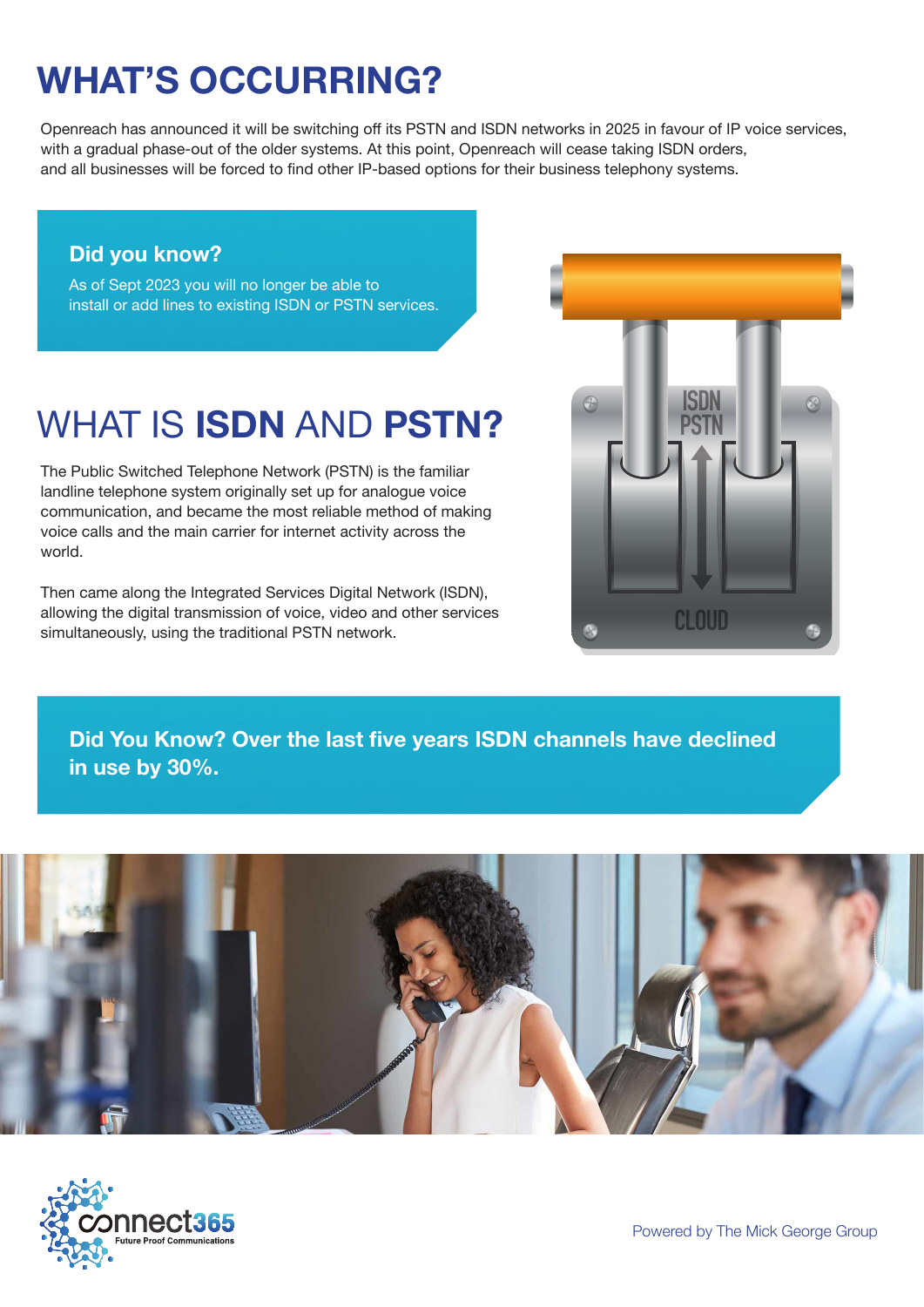## WHY ARE THEY BEING **PHASED OUT?**

In short, these legacy systems are now deemed out of date, as are the associated maintenance and running costs. Despite having been updated radically over the decades since their inception, these lines are still essentially the same in setup and design as the original phone lines of the 1800s. And with all other fields of technology advancing at light speed around us, it makes sense that our telecoms systems are also updated.

According to Ofcom, in 2017 there were over two million businesses still with an ISDN connection in the UK, all of which will be affected by the planned switch off in the coming years. A 2018 survey has also shown that a quarter of the UK's businesses are still unaware that the switch off is even taking place.

These businesses need to be made aware of the upcoming changes so they can begin the necessary switch to IP-based services such as SIP and VoIP to avoid finding themselves without a phone system.

**Did You Know? 25% of businesses in the UK are unaware of the ISDN switch off.**

#### WHAT IS **SIP AND VOIP?**

Session Initiation Protocol (SIP) is a protocol used in Voice over Internet Protocol (VoIP), and allows users to make voice and video calls on a global scale using computer and mobile devices with an internet connection.

The biggest and most noticeable difference between traditional ISDN and SIP networks for businesses is the flexibility of not being tied down to a fixed line at a fixed location, allowing you to have the ability to mobilise your business communications. These VoIP communication systems are also often referred to as cloud-based telephony systems.

**Did You Know? As SIP delivers voice via the internet, rather than traditional copper lines, this can help to reduce the cost of your calls and increase flexibility as you're no longer restricted to fixed lines.**